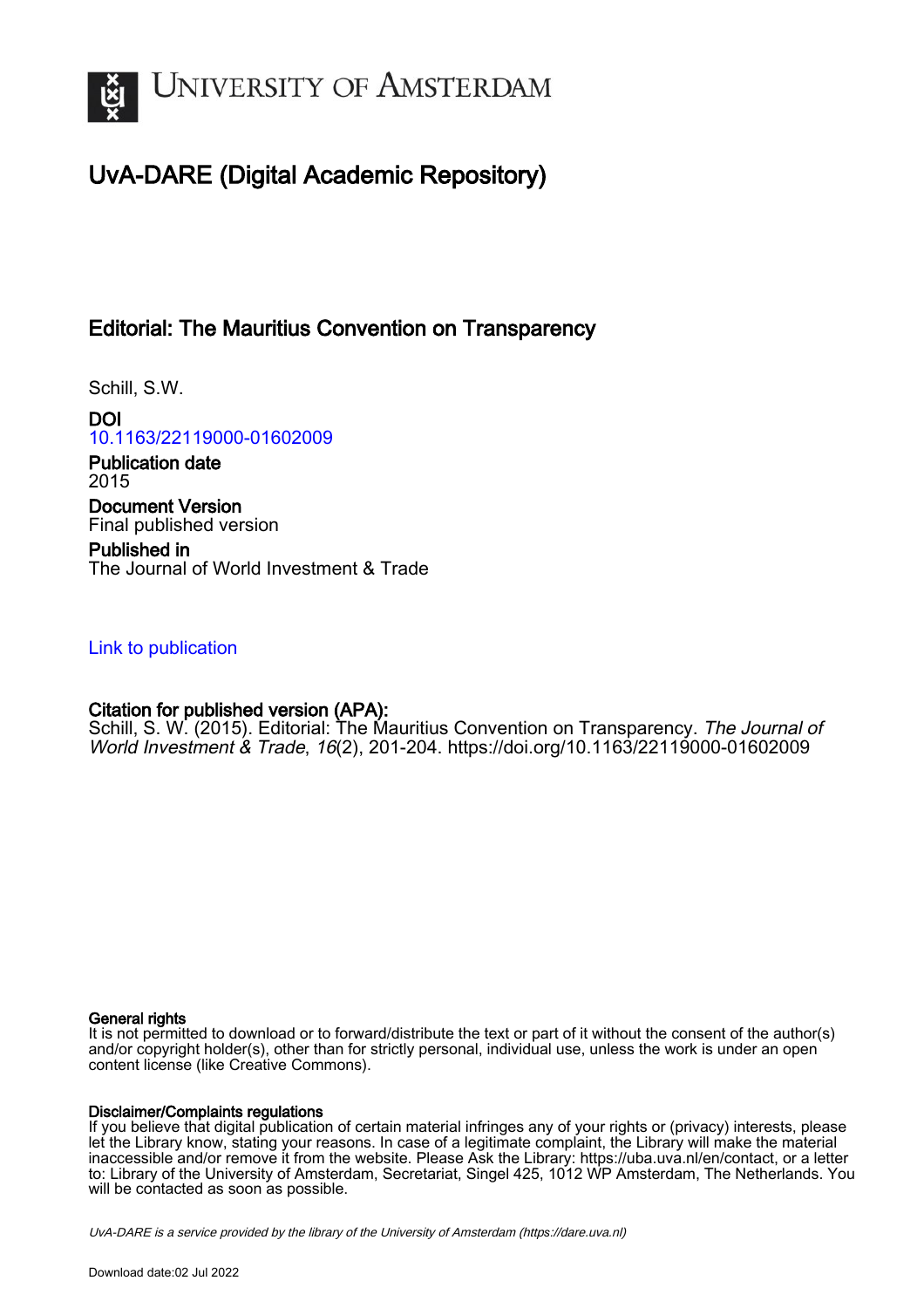

16 (2015) 201-204

brill.com/jwit The Journal of World Investment & Trade  $mics$   $\rightarrow$  Po

# **Editorial: The Mauritius Convention on Transparency**

### **A Piece of Constitutional Reform of the International Investment Regime**

In the midst of heated debates on investor-State dispute settlement in Europe, on 10 December 2014 the United Nations General Assembly adopted the United Nations Convention on Transparency in Treaty-based Investor-State Arbitration.1 Prepared by UNCITRAL in the context of its recent revision of the UNCITRAL Arbitration Rules, the Convention, also known as the 'Mauritius Convention on Transparency', was opened for signature on 17 March 2015 in Port Louis, Mauritius. It will extend the application of the UNCITRAL Rules on Transparency, which so far have a very limited scope of application (only to UNCITRAL investor-State arbitrations that are based on treaties concluded on or after 1 April 2014),<sup>2</sup> potentially to the entire treaty-based international investment regime as it stood on 1 April 2014.

Notably, the Mauritius Convention would make the UNCITRAL Transparency Rules applicable to all treaty-based investor-State arbitrations under 'old' treaties, independently of the applicable arbitration rules. Whether the arbitration in question is governed by the UNCITRAL Arbitration Rules, the ICSID Convention, the Arbitration Rules of the International Chamber of Commerce, the Arbitration Rules of the Arbitration Institute of the Stockholm Chamber of Commerce – you name it – the Mauritius Convention would provide for transparency of submissions to arbitral tribunals, arbitration hearings, and

<sup>1</sup> United Nations General Assembly, Resolution 69/116 (10 December 2014), UN Doc No A/Res/69/116 (18 December 2014).

<sup>2</sup> See Article 1(2) of the UNCITRAL Rules on Transparency, available in United Nations, 'Report of the United Nations Commission on International Trade Law of its Forty-sixth Session (8-26 July 2013)' *Official Records of the General Assembly, Sixty-eighth Session*, Supplement No 17 (A/68/17) (2013) Annex I [<http://www.un.org/en/ga/search/view\\_doc.asp?symbol=A/68/17>](http://www.un.org/en/ga/search/view_doc.asp?symbol=A/68/17) accessed 24 February 2015. Examples of treaties that make reference to the new Transparency Rules are the Switzerland-Georgia BIT of 3 June 2014 or the EU-Canada Comprehensive Trade and Economic Agreement (CETA), article X.33.

<sup>©</sup> Schill, 2015 | doi 10.1163/22119000-01602009

This is an open access article distributed under the terms of the Creative Commons Attribution-NonCommercial 3.0 Unported (CC-BY-NC 3.0) License,<http://creativecommons.org/licenses/by-nc/3.0/>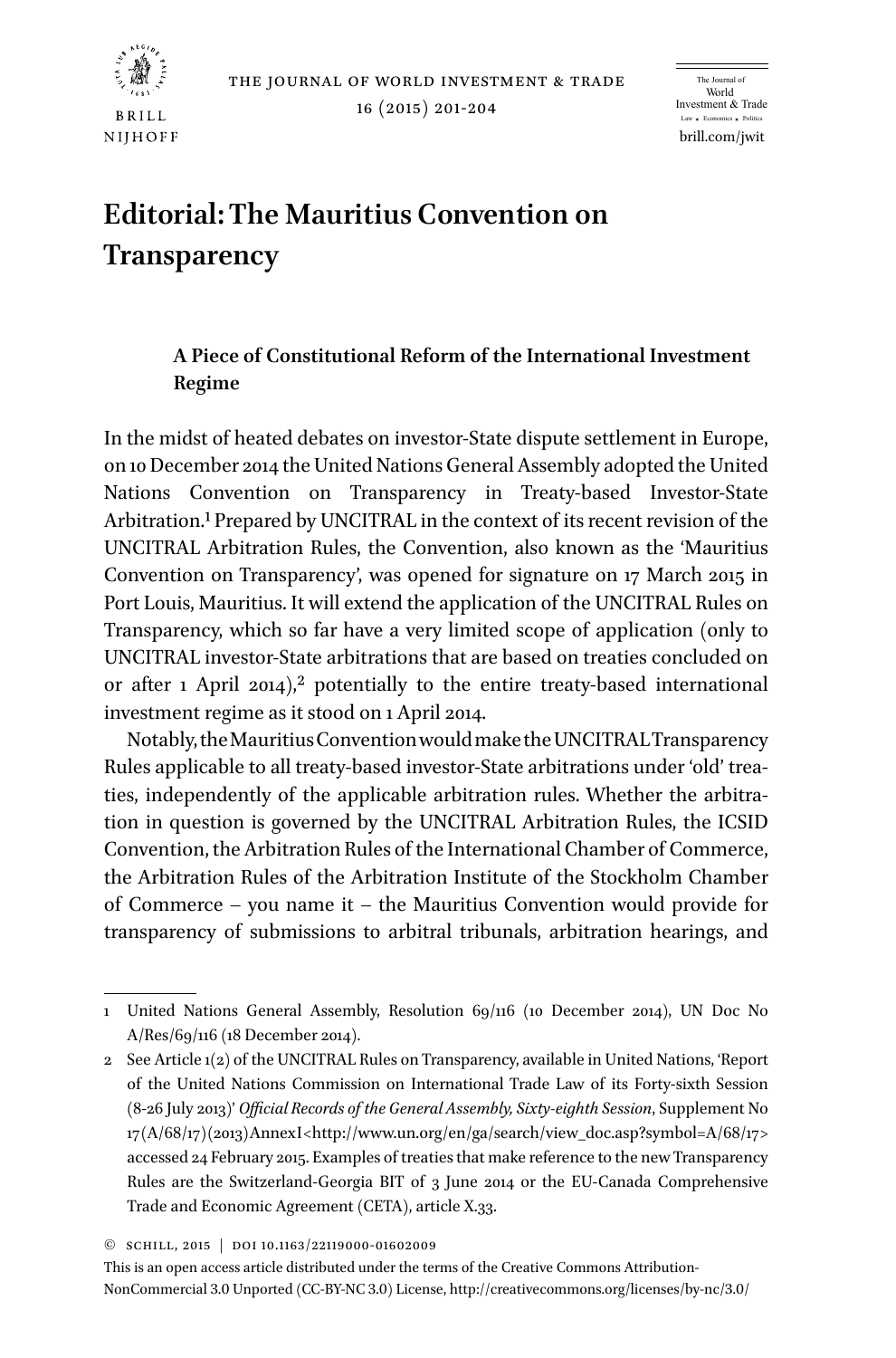decisions by arbitral tribunals, and give more room for third-party participation under a uniform set of rules. It could apply to some 3000+ investment treaty relations if both the respondent State and the investor's home State are contracting parties or, alternatively, if the investor-claimant accepts the unilateral offer to apply the UNCITRAL Transparency Rules made by the respondent in signing the Convention (see Article 2 of the Mauritius Convention).

Provided it is signed and ratified by a sufficiently large number of States and regional economic integration organizations, such as the EU or ASEAN, the Mauritius Convention will bring about a paradigm shift in investor-State dispute settlement. Although possibilities for reservations, including subsequent ones, are broad (Articles 3 and 4 of the Mauritius Convention), and although ongoing arbitrations are excluded from its scope of application (Article 5 of the Mauritius Convention), the Convention will establish transparency as a general principle of international investment law. This constitutes another step in the incremental adaptation of international investment law to the demands of a more democratic and accountable international public law system of private-public adjudication. The wide-spread application of transparency under the Convention would not only enhance the accountability of the underlying investor-State relations, but also enable better public control of the arbitral process. This turns the Mauritius Convention into an instrument with constitutional implications for the international investment regime.

#### **A Model for Investment Law Reform?**

Apart from its contribution to enhancing the legitimacy of international investment law and investor-State dispute settlement, the Mauritius Convention also provides an interesting example for how the existing international investment regime can be reformed multilaterally through an incremental opt-in approach. While many comprehensive multilateral reforms are slow to progress, the Mauritius Convention has relatively quickly resulted in a consented text by focusing on a clearly defined and narrow, but no less important issue. Its exclusive focus on a single issue (transparency and third-party participation) prevented cross-deals with other issues on the reform agenda and helped to streamline negotiations.

Notwithstanding its narrow focus, the Mauritius Convention pursues a systematic reform approach and confronts the fragmented structure of the international investment regime by proposing a legal principle (transparency) that applies to all existing bilateral, regional, and multilateral investment treaties, and in all available arbitral fora. Sensibly, the Convention also clarifies that the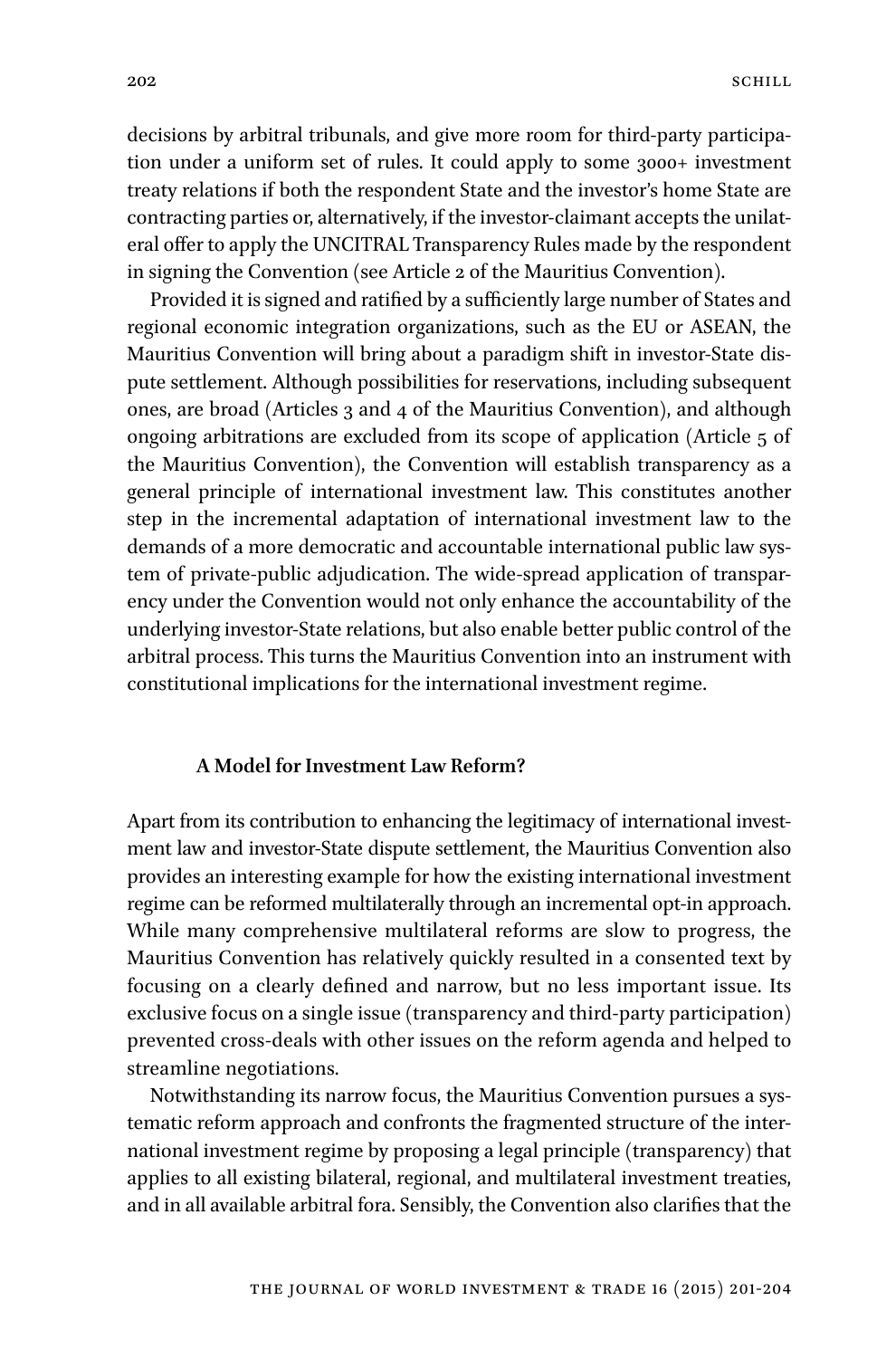Transparency Rules cannot be circumvented through the application of mostfavored-nation clauses (Article  $1(5)$ ). Yet, flexibility is introduced through possibilities for reservations. In addition, the Convention only has a retroactive scope of application, leaving open what States will do in future treaties. Nonetheless, by laying down transparency as a principle of investor-State dispute settlement, the Mauritius Convention will exercise a considerable normative pull in the ongoing reform efforts. After all, going back to a lower level of transparency will be difficult in light of already wary publics in many democratic societies as regards the topic of investor-State dispute settlement.

The 'Mauritius approach' to investment treaty reform responds to the difficulties a piecemeal, treaty-by-treaty approach to investment law reform entails in light of the decentralized nature of investment law and investor-State dispute settlement. After all, advances in a single bilateral treaty could be easily circumvented either through the operation of most-favored-nation clauses or nationality planning. In this sense, the Mauritius approach may become a model for how certain issues of international investment law can be reformed multilaterally without the need to enter into comprehensive multilateral negotiations. This approach will not lend itself to the reform of every single of the many contentious issues, in particular not to the isolated reform of specific substantive investment protection standards; but it may work for taking care of other systemic matters that can be dealt with independently of substantive protection standards, such as introducing corporate social responsibility or creating an appeals facility for investment treaty awards.

#### **Evolution, Not Revolution**

The Mauritius Convention is not a revolutionary development. It builds on the incremental emergence of transparency in earlier investment treaties and the reform of the UNCITRAL Arbitration Rules – and its adoption is in the hands of States. But its normative pull and its transformative effect should not be underestimated. It is a component of a new system of international investment law that is fundamentally different from the current one, which is still principally based on confidentiality. The Mauritius Convention further underscores investment law's public law nature and breaks with the so far still dominant conceptualization of investor-State dispute settlement as a form of commercial arbitration and private justice.

What will be crucial now is to get States and supranational organizations to sign and ratify the Convention. Emphasizing the benefits of transparency for good governance and an overall better, more accountable, and more democratic international investment regime will be key. Governments and international